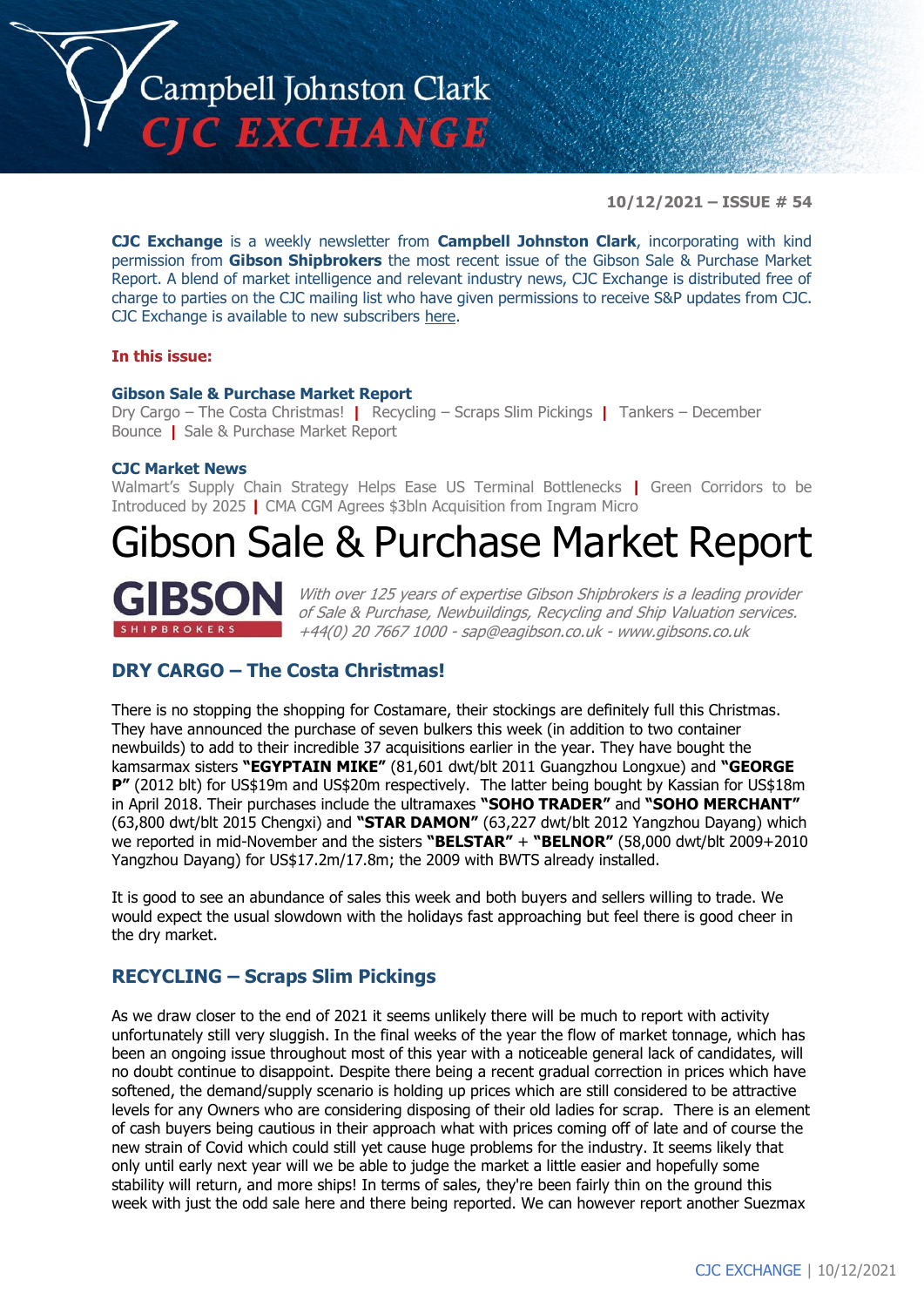

being committed, this time to Bangladesh breakers, and we understand some Aframax tonnage is also quietly being discussed.

## **TANKERS – December Bounce**

Fresh benchmarks are being set in a variety of tanker segments as we enter the very final stretch of the year. SOCAR have managed to secure a healthy price of US\$24m a piece for their aframaxes **"SILVER"** and **"GOLD"** (107,000 dwt/blt 2010 Tsuneishi), from Greek buyers. For context, this same time last year, the **"STAVANGER EAGLE"** (106,000dwt/blt 2009 Sumitomo) was committed to Greek buyers at a reported price of US\$17.75m; this improvement in values is all the more notable considering the abysmal performance of the charter market over the last twelve months. In the meantime, J-19s also booked a new prime age second-hand reference sale, with undisclosed buyers reportedly paying US\$15m and US\$16m respectively for the **"BUNGA LAUREL"** (19,992 dwt/blt 2010 Fukuoka) and **"SHAMROCK MERCURY"** (19,998 dwt/blt 2010 Usuki), with the latter including a TC attached well over US\$13,000 per day.

One can only conclude that prospective investors in the tanker markets are feeling a definite fear of missing out on the much hoped for better markets ahead and are positioning themselves accordingly. With the emergence of the Omicron variant putting a speedy recovery of oil demand in doubt, it remains to be seen if this optimism about the future will hold steady as we enter the new year.

## **Gibson Sale & Purchase Market Report**

| <b>Vessel Name</b>       | <b>DWT</b>     | <b>Built</b> | Yard                                | <b>Buyers</b>           | <b>Price</b><br>(\$/m) | <b>Notes</b>                                       |
|--------------------------|----------------|--------------|-------------------------------------|-------------------------|------------------------|----------------------------------------------------|
|                          | <b>BULKERS</b> |              |                                     |                         |                        |                                                    |
| <b>CAPE TREASURE</b>     | 180,201        | 2007         | Koyo (JPN)                          | H-Line                  | 22                     | <b>BWTS</b><br>fitted                              |
| <b>EGYPTAIN MIKE</b>     | 81,601         | 2011         | Guangzhou<br>Longxue<br>(CHN)       | Costamare               | 20                     |                                                    |
| <b>GEORGE P</b>          | 81,569         | 2012         | Guangzhou<br>Longxue<br>(CHN)       | Costamare               | 19                     |                                                    |
| <b>BELSTAR + BELNOR</b>  | 58,000         | 2009+2010    | Yangzhou<br>Dayang (CHN)            | Costamare               |                        | $BWTS +$<br>17.2/17.8 non-BWTS<br>fitted.          |
| <b>SHANDONG HAI DA</b>   | 56,734         | 2013         | Jinling (CHN)                       | <b>Undisclosed</b>      | 18.05                  | <b>Auction</b>                                     |
| <b>UNIVERSAL BANGKOK</b> | 56,726         | 2012         | Qingshan<br>(CHN)                   | <b>Undislcosed</b>      | 17.25                  |                                                    |
| <b>UNIVERSAL BREMEN</b>  | 56,734         | 2010         | Qingshan<br>(CHN)                   | <b>Undisclosed</b>      | 15.75                  |                                                    |
| <b>UNION ERWIN</b>       | 55,733         | 2011         | IHI (JPN)                           | <b>Undisclosed</b>      | 21                     | SS/DD<br>passed                                    |
| N/B RESALE HULL 183      | 40,200         | 2022         | <b>Jiangmen</b><br>Nanyang<br>(CHN) | German<br>buyer         | 28.5                   |                                                    |
| <b>SINLAU BULKER</b>     | 34,485         | 2018         | <b>Hakodate</b><br>(JPN)            | Greek<br>buyer          | 25                     | <b>BWTS</b><br>fitted. DD<br>psd 12/20.<br>Logger. |
| <b>SAN SEBASTIAN</b>     | 32,285         | 2007         | Kanda (JPN)                         | <b>Turkish</b><br>buyer | 10.8                   |                                                    |

#### **S&P SALES**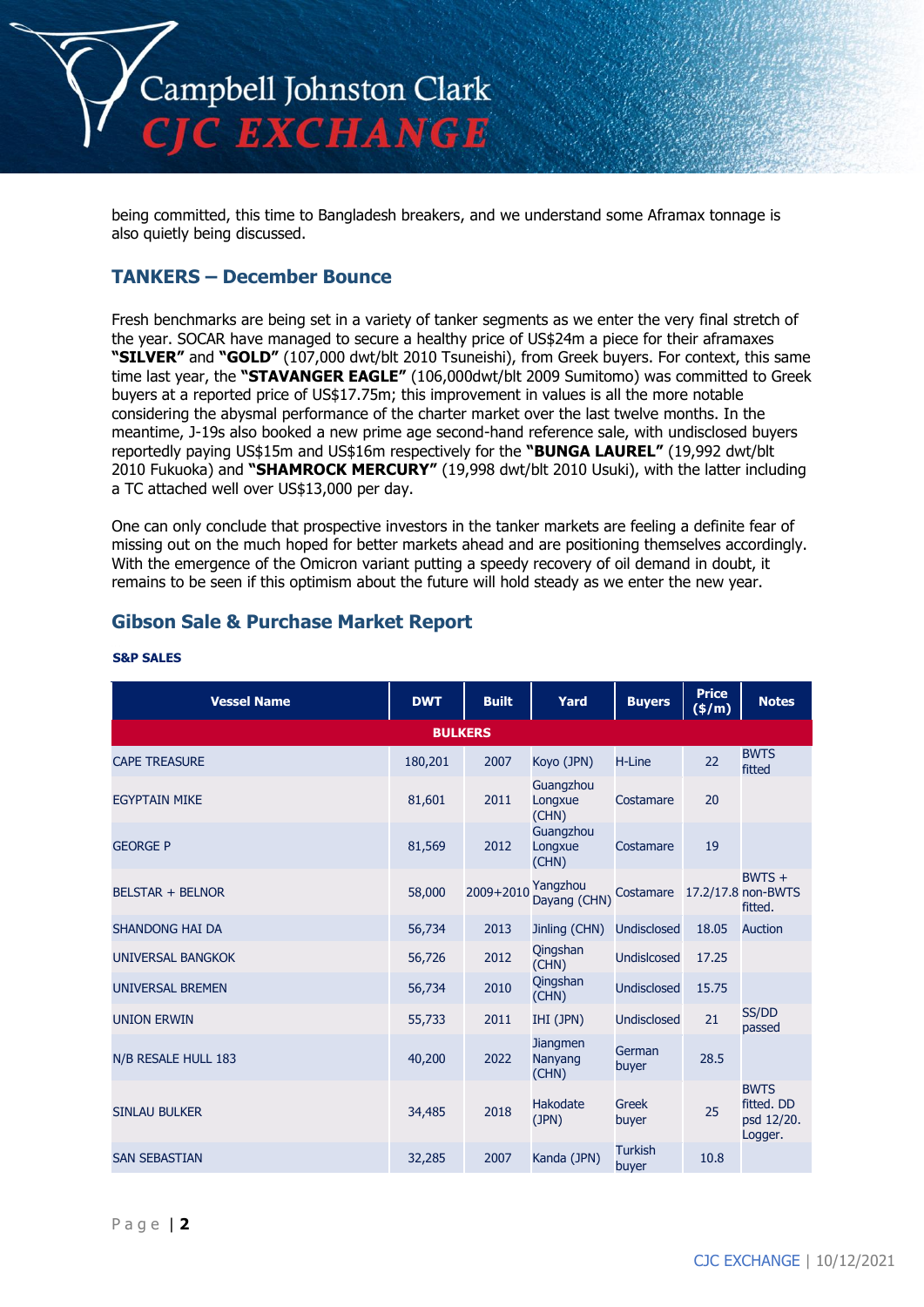Campbell Johnston Clark<br>CJC EXCHANGE

| <b>AEC DILIGENCE</b>        | 32,258         | 2002  | Saiki (JPN)                              | Chinese                  | 9.5       | SS due 4/22<br>/ open<br>hatch                                    |  |
|-----------------------------|----------------|-------|------------------------------------------|--------------------------|-----------|-------------------------------------------------------------------|--|
| <b>TARGA</b>                | 32,285         | 2009  | Kanda (JPN)                              | Europeans                | 14.1      |                                                                   |  |
| <b>BAO DA</b>               | 28,107         | 2001  | Bohai (CHN)                              | <b>Greek</b><br>buyer    | 6.5       |                                                                   |  |
|                             | <b>TANKERS</b> |       |                                          |                          |           |                                                                   |  |
| <b>ASTRO PERSEUS</b>        | 159,116        | 2004  | Hyundai Mipo Middle<br>(KRS)             | East                     | 18.5      |                                                                   |  |
| <b>ARGENTA PALLAS</b>       | 115,341        | 2006Q | Samsung<br>(KRS)                         | Castor                   | 18.15     | incl t/c@15k<br>for 3mos<br>SS/DD<br>passed<br><b>BWTS fitted</b> |  |
| SILVER / GOLD               | 107,507        | 2010  | <b>Tsuneishi</b><br>(JPN)                | <b>Thenamaris</b>        | 24 each   |                                                                   |  |
| <b>KANPUR / BAREILLY</b>    | 106,094        | 2005  | Hyundai<br>Samho (KRS)                   | <b>Stalwart</b>          | 14.5 each |                                                                   |  |
| <b>CELSIUS PALERMO</b>      | 49,998         | 2010  | <b>Shin</b><br><b>Kurushima</b><br>(JPN) | Undisclosed 16.7/16.8    |           |                                                                   |  |
| <b>HIGH VALOR</b>           | 45,975         | 2005  | <b>K Shipbuilding</b><br>(KRS)           | <b>Undisclosed</b>       | 10.3      |                                                                   |  |
| <b>HAFNIA HOPE</b>          | 40,009         | 2007  | Saiki (JPN)                              | <b>Turkish</b><br>buyers | 9.25      | trading<br>dirty                                                  |  |
| <b>SHAMROCK MERCURY</b>     | 19,998         | 2010  | Usuki (JPN)                              | Undisclosed              | 16        | st. steel /<br>incl t/c high<br>13k                               |  |
| <b>BUNGA LAUREL</b>         | 19,992         | 2010  | Fukuoka (JPN) Undisclosed                |                          | 15        | st. steel                                                         |  |
| GAS (LNG / LPG / LAG / CO2) |                |       |                                          |                          |           |                                                                   |  |
| <b>BW NIIGATA</b>           | 49,999         | 2010  | Mitsubishi,<br>Japan                     | <b>GMS</b>               | 52        |                                                                   |  |

#### **Recycling Activity**

|                   | Vessel Name | <b>BUILT</b>         | <b>DWT</b> | <b>LWT</b> | Delivery Price |     | <b>Notes</b> |
|-------------------|-------------|----------------------|------------|------------|----------------|-----|--------------|
| <b>SUEZMAX</b>    |             |                      |            |            |                |     |              |
| <b>OCEAN RUBY</b> |             | 1997 / Korea 153,152 |            | 22,029     | Bangladesh     | 599 |              |
|                   |             |                      |            |            |                |     |              |

**Recycling Prices (US\$/LWT)**

|                                | <b>Bangladesh Pakistan</b> |         | <b>India</b> | <b>Turkey</b> |
|--------------------------------|----------------------------|---------|--------------|---------------|
| Tank/Cont/Ro-Ro/Capes/LPG/PCC  | 600/620                    | 600/610 | 575/585      | 350/360       |
| Dry Cargo/Bulk/Tween/Gen Cargo | 590/600                    | 590/600 | 565/575      | 330/340       |

**Newbuild and Second Hand Values** (\$ million)

|                |      |      | Newbuild 5 Year Old 10 Year Old |
|----------------|------|------|---------------------------------|
| <b>Tankers</b> |      |      |                                 |
| <b>VLCC</b>    | 109  | 70   | 46                              |
| <b>SUEZMAX</b> | 75.5 | 47   | 31                              |
| <b>AFRAMAX</b> | 60   | 40.5 | 26.5                            |
| <b>MR</b>      | 41   | 28.5 | 18                              |
| <b>Bulkers</b> |      |      |                                 |

P a g e | **3**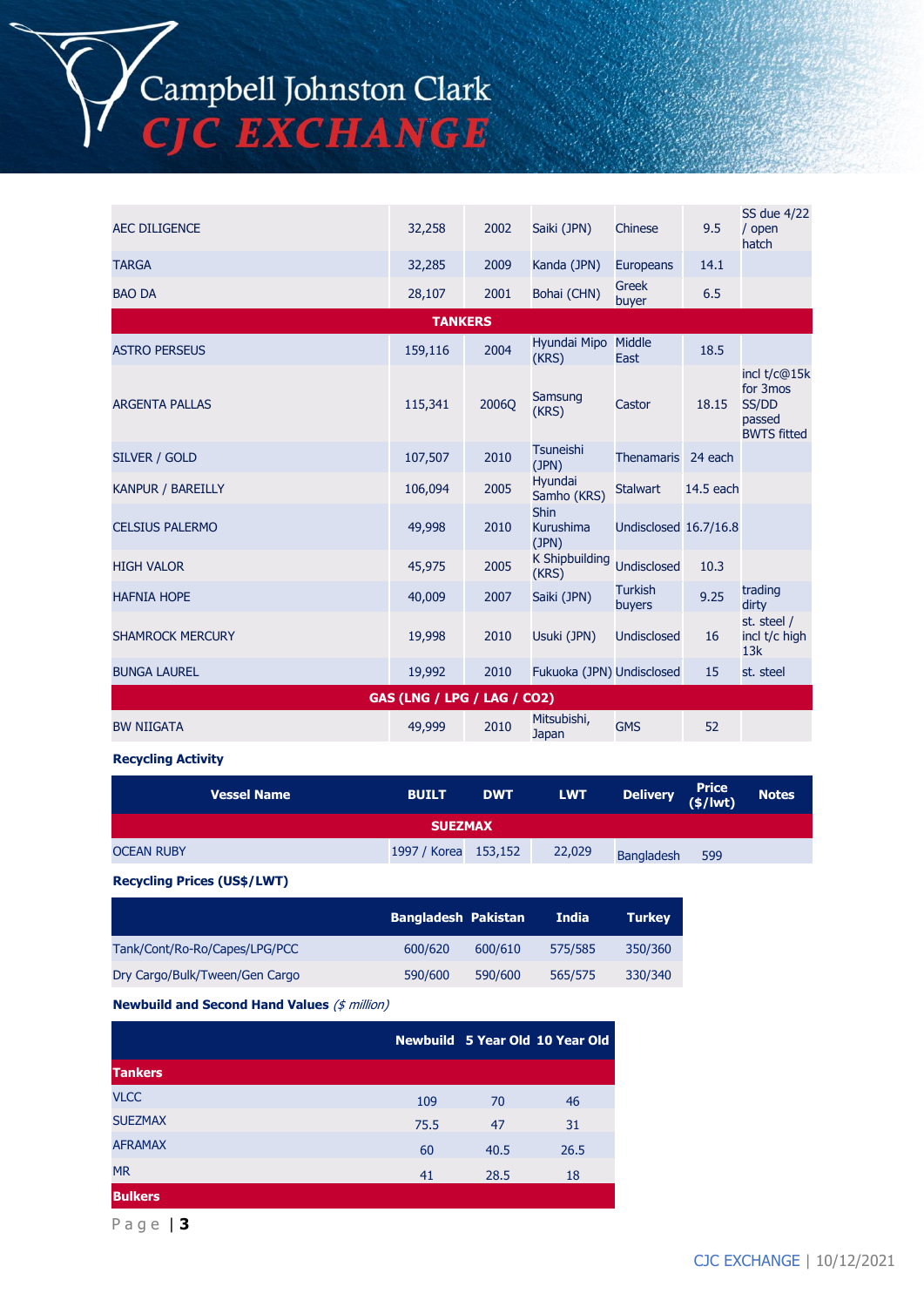

| <b>CAPESIZE</b>     | $60.5^{\circ}$ | 41.5    | 34              |
|---------------------|----------------|---------|-----------------|
| KAMSARMAX / PANAMAX | $35^$          | 33k/30p | 23k/20.5p       |
| ULTRAMAX / SUPRAMAX | $33^$          | 29u     | 19 <sub>S</sub> |
| <b>HANDYSIZE</b>    | $29.5^{\circ}$ | 25.5    | 18              |
|                     |                |         |                 |

^=Chinese price (otherwise based upon Japanese / Korean country of build)

**This report has been produced for general information and is not a replacement for specific advice. While the market information is believed to be reasonably accurate, it is by its nature subject to limited audits and validations. No responsibility can be accepted for any errors or any consequences arising therefrom. No part of the report may be reproduced or circulated without our prior written approval. © E.A. Gibson Shipbrokers Ltd 2021.**

# CJC Market News



Campbell Johnston Clark (CJC) is a medium-sized international law firm advising on all aspects of the shipping sector, from ship finance to dry shipping and comprehensive casualty handling, and all that happens in between. Today, we have offices in London, Newcastle, Singapore and Miami.

## **Walmart's Supply Chain Strategy Helps Ease US Terminal Bottlenecks**



Walmart CEO Doug McMillion reported an increase in container throughput of around 26% nationally over the past four weeks. According to the transcript of a recent White House meeting, this figure jumps to a 51% increase when looking at ports in Southern California in particular. McMillion said the retailer's enhanced ability to clear goods through port terminals is down to the company's recent initiatives to clear bottlenecks, undertaken in conjunction with the Biden administration. Walmart has chartered smaller vessels enabling them to reroute to less busy ports. They have also extended lead times and has, most

recently, rented space for pop-up container yards near major ports.

These pop-up yards have enabled marine terminals to clear dock space more quickly by operating a 'peel-and-go' strategy. Boxes containing Walmart goods are placed in a separate area from the communal pile when offloaded from incoming vessels. This prevents them from being buried under other containers which would then require dock workers to locate a specific Walmart container and 'dig it out' from the pile when a truck arrives to move the boxes on. With 'peel-and-go', truckers can take the box from the top of the Walmart pile to the pop-up yard where the containers can be arranged more carefully before being sent along the supply line.

This frees up much needed space at port terminals, which are crowded by the overflow of shipping boxes this year. The lack of room at port terminals slows the importation process down significantly, as trucks and cargo handling equipment have very little room to manoeuvre.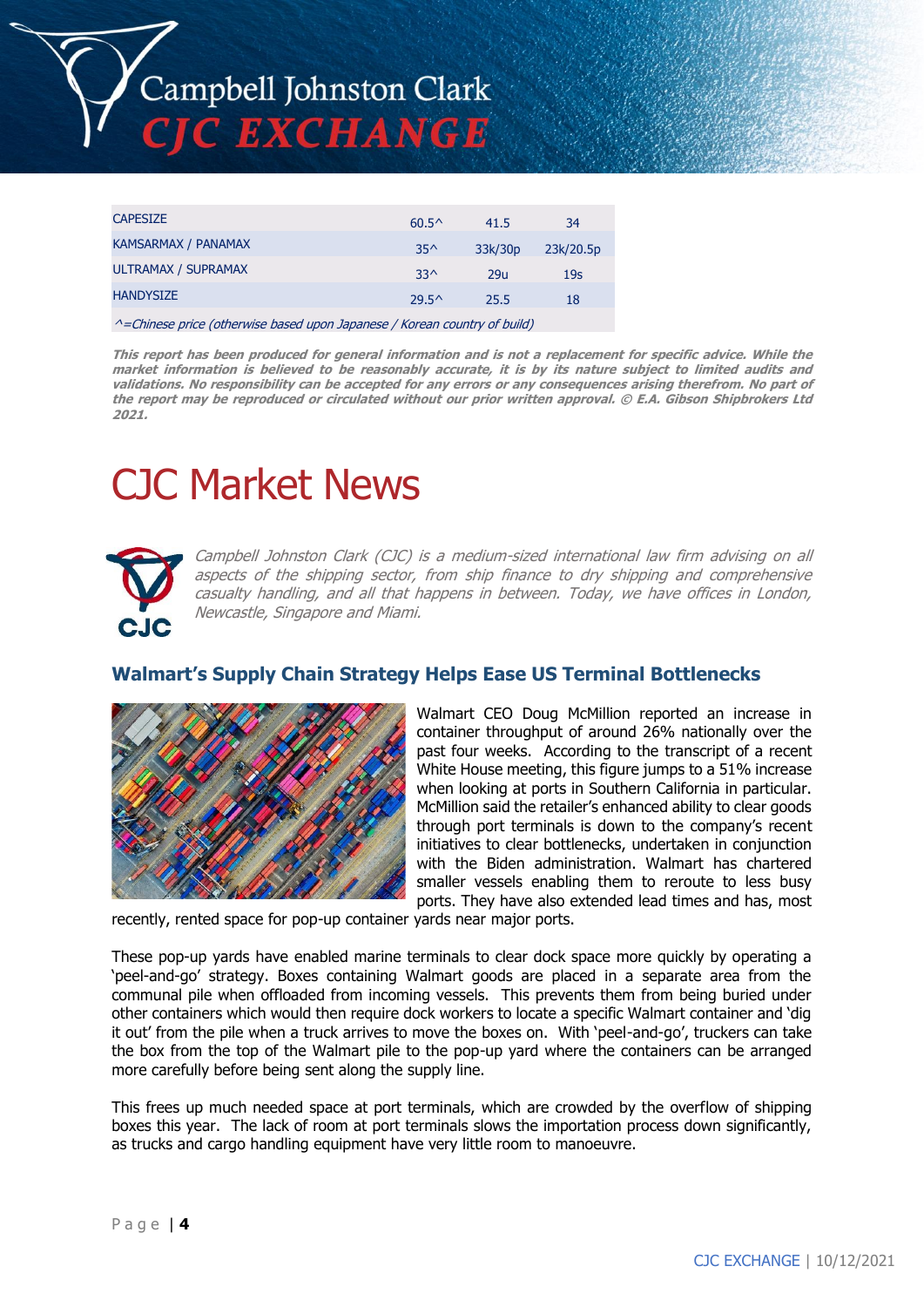

'Peel-and-go' is not a new strategy in itself, however it is one typically employed by ocean carriers or large logistics companies. A retailer such as Walmart operating a pop-up yard to enable 'peel-and-go' is somewhat rare and is a recent innovation in response to the supply chain bottleneck.

Walmart is reportedly running pop-up yards near all ports it operates out of in the U.S. Speaking of a lot recently leased near Los Angeles and Long Beach harbour, Joe Metzger, executive vice president of supply chain operations for Walmart U.S., said more than 500 containers a day are processed in that lot alone. "This pop-up operation has dramatically improved our flow of containers not only out of the port but back into our port terminals with empty containers".

The success of Walmart's recent logistical innovations means store shelves will be full for the Christmas season. In third-quarterly earnings, Doug McMillion reported that inventory levels are more than 10% higher this year when compared to the last. "*We'll keep working to make sure that we're in a good in*stock position as we go all the way through the season" he added.

## **Green Corridors to be Introduced by 2025**



I22 countries, including the UK and USA, have become signatories to a Mission Statement which commits to introducing green corridors into the maritime sector.

Green corridors (i.e. routes along which ships can travel burning zero-emissions fuels) will help the shipping industry play its part in the international effort to reduce global warming. The routes will operate internationally, it is thought, but those countries who have signed up are further committed to decarbonisation domestically.

As part of the Clydebank Declaration, which was signed at COP26, this initiative will also investigate actions that can be taken to address any barriers, such as regulations and infrastructure, that could hinder the formation of the corridors.

Currently, the maritime industry emits around 940 million tonnes of CO2 per year, amounting to 2.5% of global emissions. The ports which will be involved in such routes must also have green infrastructure. It is hoped that by 2025 there could be as many as six corridors, with a vast amount more to be operational by the end of the decade. With carbon emissions expected to surge without urgent action, the Mission Statement has set in stone the foundations for a move towards future sustainability in the maritime industry, allowing shipping to play its part in the global fight against climate change.

## **CMA CGM Agrees \$3bln Acquisition from Ingram Micro**



After a period of financial difficulties, French shipping group CMA CGM has extended its foray into global logistics with a \$3bn deal to buy warehouses in the US and Europe and a cloud-based digital platform from US technology group Ingram Micro.

The Marseille-based container company made the swoop after benefiting from the sharp rise in freight rates during the pandemic and the economic recovery following on from the first lockdowns.